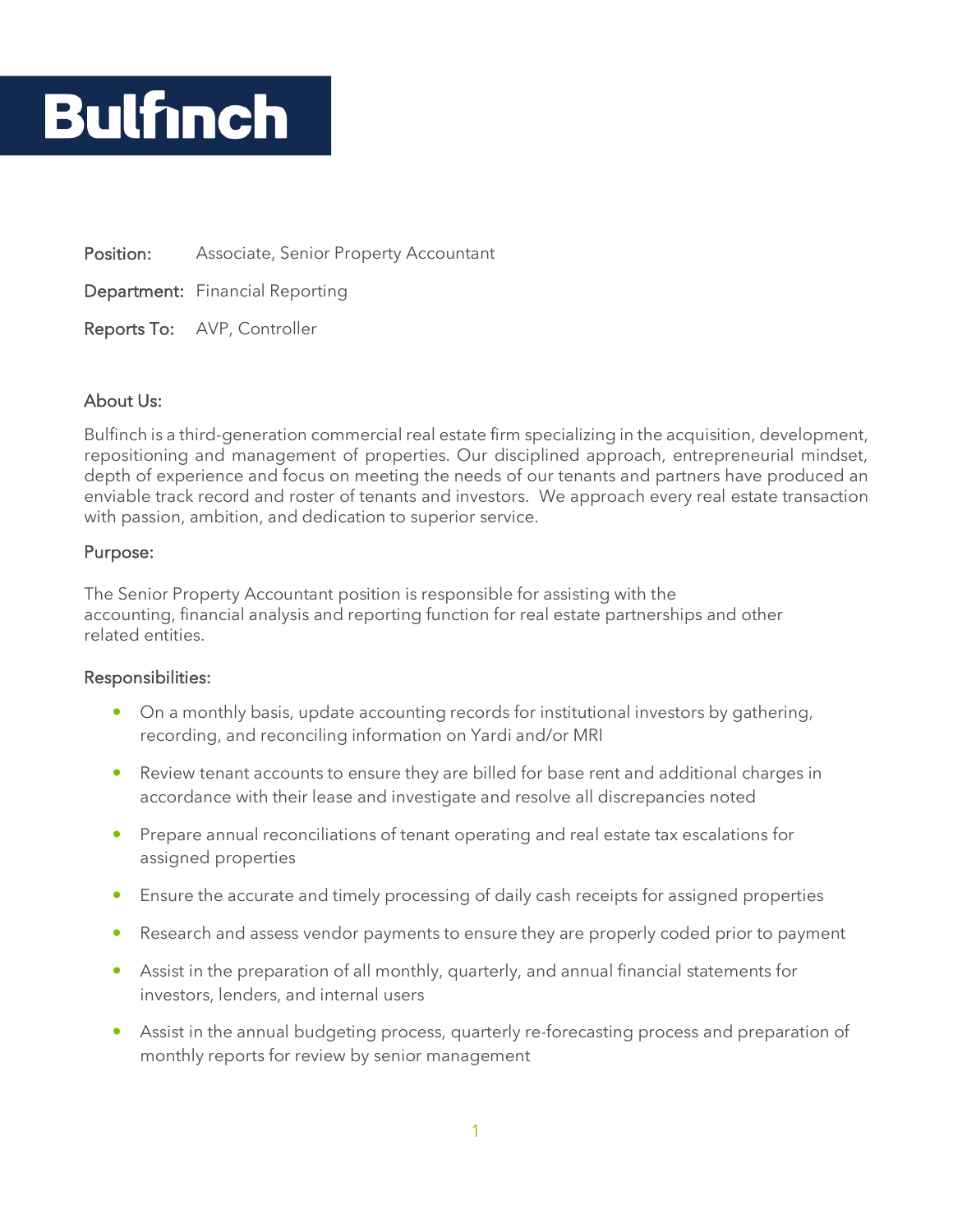## **Bulfinch**

- Prepare revenue and expense variance analysis on a quarterly basis and investigate and document any material fluctuations
- Review and develop a comprehensive understanding of all mortgage documents and management, joint venture, and operating agreements for assigned properties
- Assist with monthly development funding requisitions
- Prepare depreciation and fixed asset schedules on a quarterly basis
- Assist with the preparation and review of annual tax returns when necessary
- Compile year end reporting packages and related schedules required for the annual audits
- Work with Asset Management, Tax, Finance and Legal Departments to obtain necessary information for the compilation of the annual financial statements
- Assist with ad-hoc projects and other duties as assigned

### Qualifications:

- BA/BS degree in Business Administration, Accounting or Finance required
- 3 to 5 years of commercial real estate accounting experience required
- Must have Yardi experience, MRI experience a plus
- **•** Strong computer skills with proficiency in MS Office suite
- Ability to adhere to strict deadlines
- Self-motivated person who thrives in a dynamic work environment
- Ability to interact in a team-oriented environment and to obtain information needed from various teams to do the periodic reporting
- **Strong written and verbal communication skills**
- Excellent organizational skills, strong attention to detail and the ability to manage multiple priorities, while meeting deadlines
- High degree of personal integrity and ability to work effectively in a fast-paced team environment